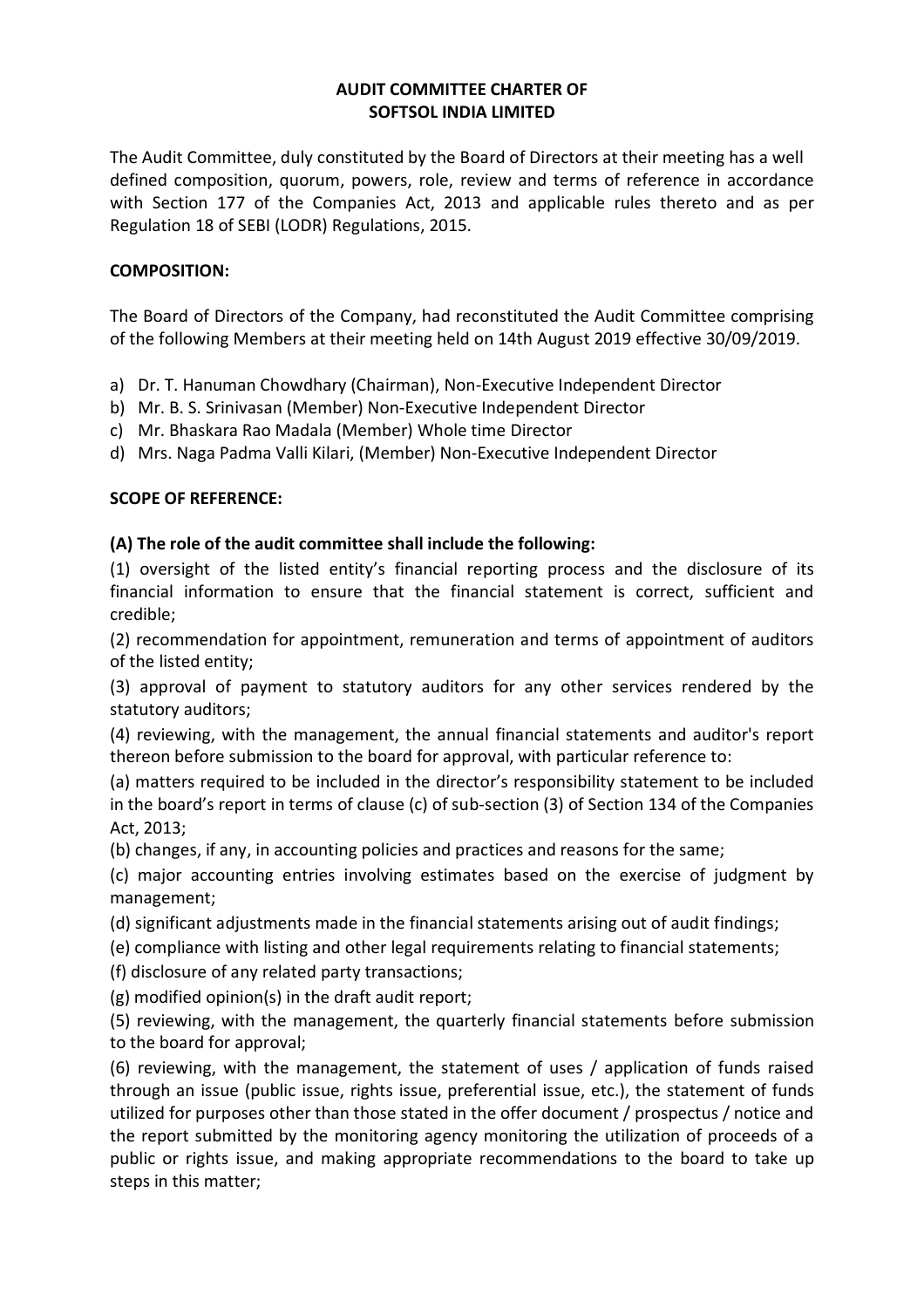(7) reviewing and monitoring the auditor's independence and performance, and effectiveness of audit process;

(8) approval or any subsequent modification of transactions of the listed entity with related parties;

(9) scrutiny of inter-corporate loans and investments;

(10) valuation of undertakings or assets of the listed entity, wherever it is necessary;

(11) evaluation of internal financial controls and risk management systems;

(12) reviewing, with the management, performance of statutory and internal auditors, adequacy of the internal control systems;

(13) reviewing the adequacy of internal audit function, if any, including the structure of the internal audit department, staffing and seniority of the official heading the department, reporting structure coverage and frequency of internal audit;

(14) discussion with internal auditors of any significant findings and follow up there on;

(15) reviewing the findings of any internal investigations by the internal auditors into matters where there is suspected fraud or irregularity or a failure of internal control systems of a material nature and reporting the matter to the board;

(16) discussion with statutory auditors before the audit commences, about the nature and scope of audit as well as post-audit discussion to ascertain any area of concern;

(17) to look into the reasons for substantial defaults in the payment to the depositors, debenture holders, shareholders (in case of non-payment of declared dividends) and creditors;

(18) to review the functioning of the whistle blower mechanism;

(19) approval of appointment of chief financial officer after assessing the qualifications, experience and background, etc. of the candidate;

(20) Carrying out any other function as is mentioned in the terms of reference of the audit committee.

(21) reviewing the utilization of loans and/ or advances from/investment by the holding company in the subsidiary exceeding rupees 100 crore or 10% of the asset size of the subsidiary, whichever is lower including existing loans / advances / investments existing as on the date of coming into force of this provision.]

# **B. The audit committee shall mandatorily review the following information:**

(1) management discussion and analysis of financial condition and results of operations;

(2) statement of significant related party transactions (as defined by the audit committee), submitted by management;

(3) management letters / letters of internal control weaknesses issued by the statutory auditors;

(4) internal audit reports relating to internal control weaknesses; and

(5) the appointment, removal and terms of remuneration of the chief internal auditor shall be subject to review by the audit committee.

(6) statement of deviations:

(a) quarterly statement of deviation(s) including report of monitoring agency, if applicable, submitted to stock exchange(s) in terms of Regulation 32(1).

(b) annual statement of funds utilized for purposes other than those stated in the offer document/prospectus/notice in terms of Regulation 32(7).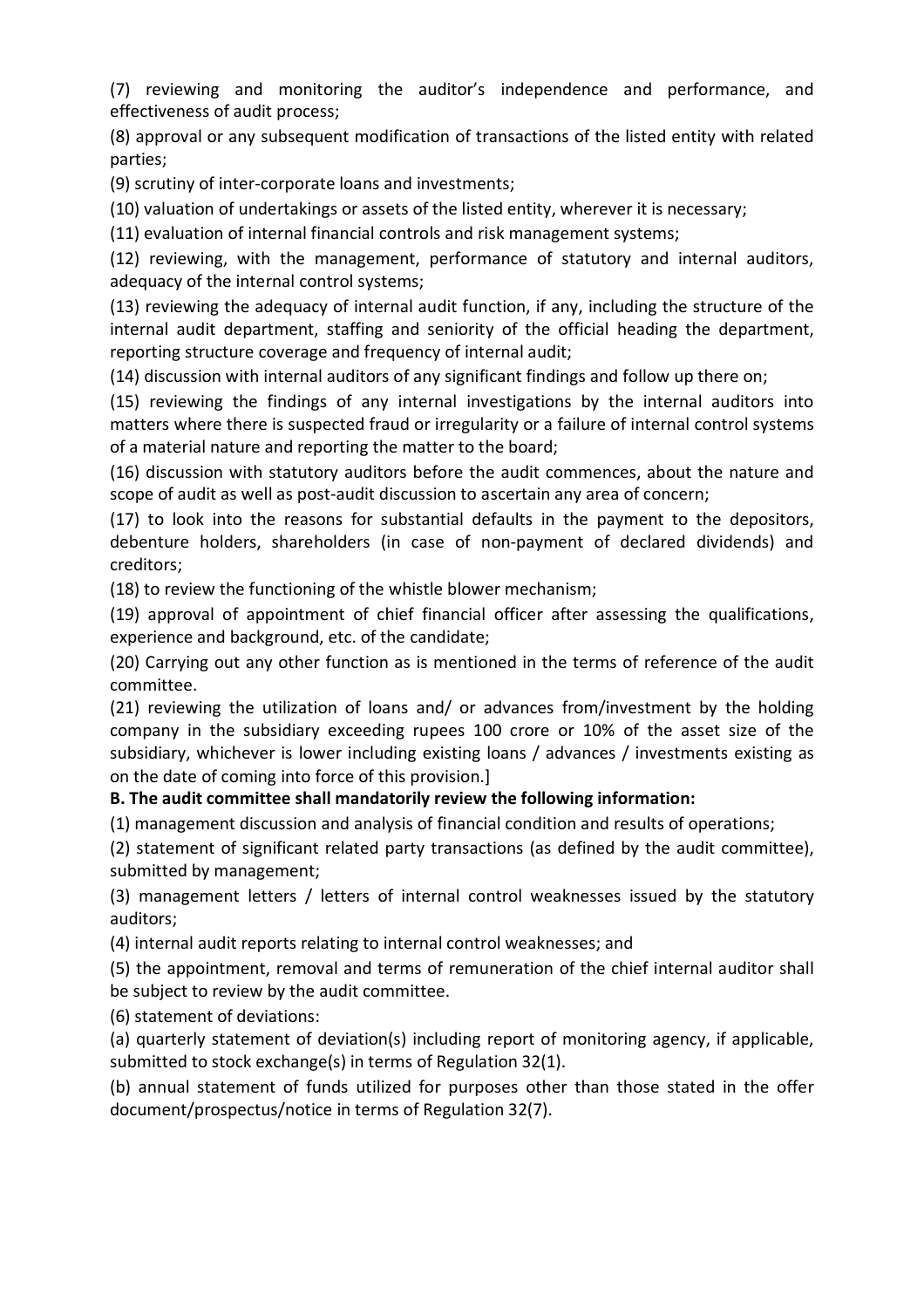### **WORKING PROCEDURE OF AUDIT COMMITTEE:**

In accordance with Section 177 of the Companies Act, 2013 and applicable rules thereto, applicable Secretarial Standards and also in accordance with SEBI (Listing Obligations and Disclosure Requirements) Regulations, 2015, the following working procedure is adopted by the Audit Committee:

### **a) Constitution of the Committee:**

- a) The audit committee shall consist of minimum three directors as members.
- b) Two-thirds of the members of audit committee shall be independent directors.
- c) Majority of members of Audit Committee including its Chairperson shall be persons with ability to read and understand, the financial statement.
- d) All members of audit committee shall be financially literate and at least one member shall have accounting or related financial management expertise.

Explanation (1).- For the purpose of this regulation, "financially literate" shall mean the ability to read and understand basic financial statements i.e. balance sheet, profit and loss account, and statement of cash flows.

Explanation (2).- For the purpose of this regulation , a member shall be considered to have accounting or related financial management expertise if he or she possesses experience in finance or accounting, or requisite professional certification in accounting, or any other comparable experience or background which results in the individual's financial sophistication, including being or having been a chief executive officer, chief financial officer or other senior officer with financial oversight responsibilities.

#### **b) Quorum:**

- a) Two members or one third of the members of the Audit Committee, whichever is greater, with at least two independent directors present either personally or through electronic mode.
- b) Two members or one third of the members of the Audit Committee, whichever is greater, with at least one independent director present either personally or through electronic mode.
- c) Electronic mode shall be counted for quorum except on such restricted items as prescribed under Companies Act, 2013.
- d) The Audit Committee Meetings for consideration of financial statement including consolidated financial statement if any, to be approved by the board under sub-section (1) of section 134 of the Companies Act, 2013 the quorum of the Committee Meeting shall presence through physical presence of directors, any other director/directors may participate conferencing through video or other audio visual means.
- e) Quorum shall be present throughout the meeting
- f) Where a member is interested in a particular item, he/she shall not be present (physically or through Electronic Mode), during discussion and shall not vote on such item.

# **c) Chairman:**

The Chairman of this Committee will preside over the meetings and in the absence of Chairman, any member elected by the Committee will preside the Meeting.